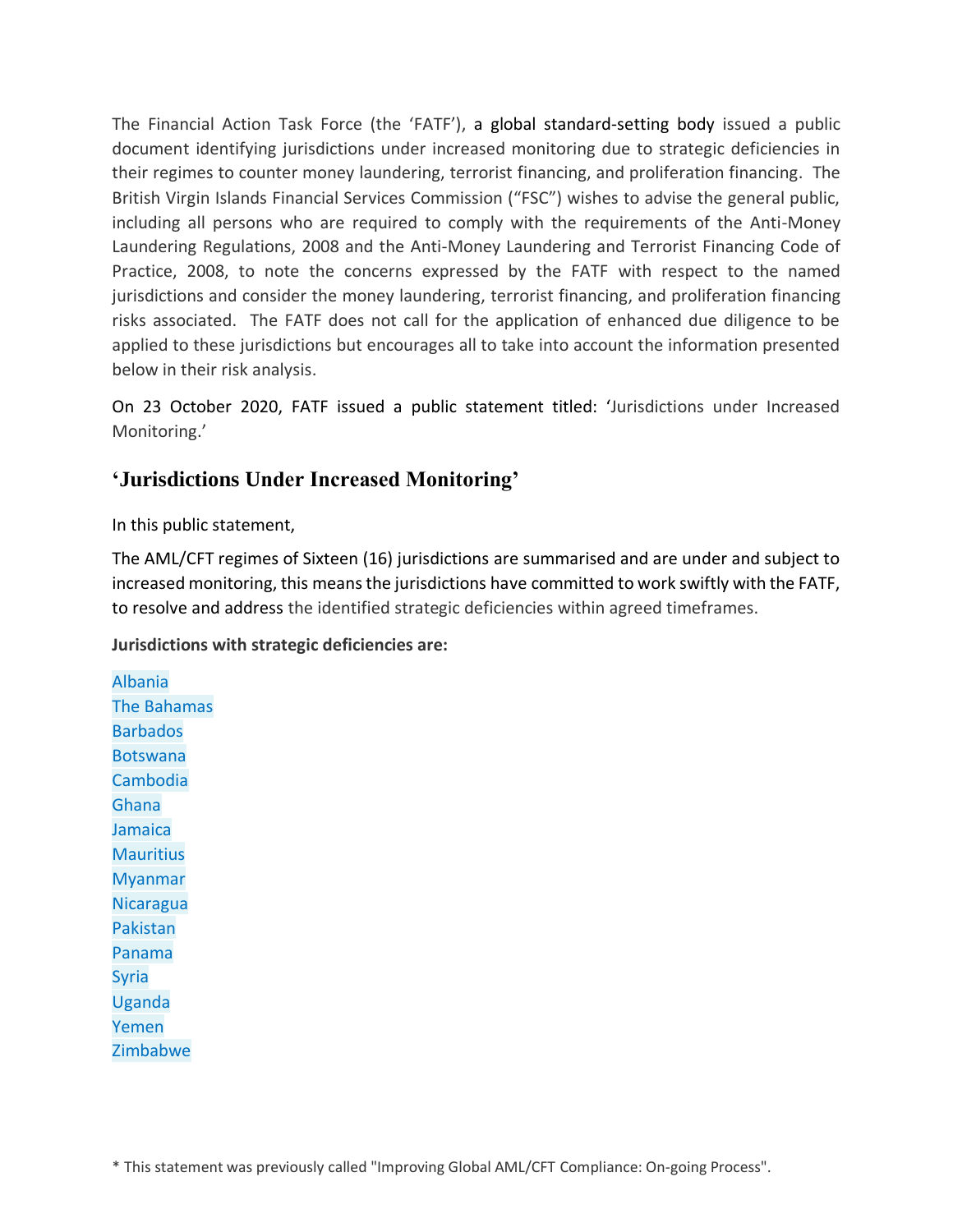This FATF statement of 23 October 2020 is reproduced in full below:

### **'Jurisdictions Under Increased Monitoring'**

Jurisdictions under increased monitoring are actively working with the FATF to address strategic deficiencies in their regimes to counter money laundering, terrorist financing, and proliferation financing. When the FATF places a jurisdiction under increased monitoring, it means the country has committed to resolve swiftly the identified strategic deficiencies within agreed timeframes and is subject to increased monitoring. This list is often externally referred to as the 'grey list'. \*

The FATF and FATF-style regional bodies (FSRBs) continue to work with the jurisdictions noted below and report on the progress made in addressing the identified strategic deficiencies. The FATF calls on these jurisdictions to complete their agreed action plans expeditiously and within the proposed timeframes. The FATF welcomes their commitment and will closely monitor their progress. The FATF does not call for the application of enhanced due diligence measures to be applied to these jurisdictions but encourages its members to take into account the information presented below in their risk analysis.

The FATF continues to identify additional jurisdictions, on an on-going basis, that have strategic deficiencies in their regimes to counter money laundering, terrorist financing, and proliferation financing. A number of jurisdictions have not yet been reviewed by the FATF and FSRBs.

The FATF gave the option for jurisdictions publicly identified to not report at this meeting given their focus on addressing the impact of the COVID-19 pandemic. The following countries chose to report: Albania, Botswana, Cambodia, Ghana, Mauritius, Pakistan, and Zimbabwe. For these countries, updated statements are provided below. The following countries deferred their reporting: Barbados, Jamaica, Myanmar, Nicaragua, Panama and Uganda. The statements issued in February 2020 for these jurisdictions are included below, but they may not necessarily reflect the most recent status of the jurisdiction's AML/CFT regime.

Alhania Since February 2020, when Albania made a high-level political commitment to work with the FATF and MONEYVAL to strengthen the effectiveness of its AML/CFT regime, Albania has taken steps towards improving its AML/CFT regime, including by bringing into effect legislation to implement a register of beneficial owners, taking measures to reduce the informal economy and use of cash, and establishing specialised teams and officials in each district to investigate and prosecute ML. Albania should continue to work on implementing its action plan to address its strategic deficiencies, including by: (1) conducting additional in-depth analysis to understand its ML risks, and enhancing institutional coordination and cooperation; (2) improving the timely handling of mutual legal assistance requests; (3) establishing more effective mechanisms to detect and prevent criminals from owning or controlling DNFBPs, including by strengthening competent authorities' powers to take necessary actions; (4) ensuring that accurate and up-to-date legal and beneficial ownership information is available on a timely basis; (5) increasing the number and improving the sophistication of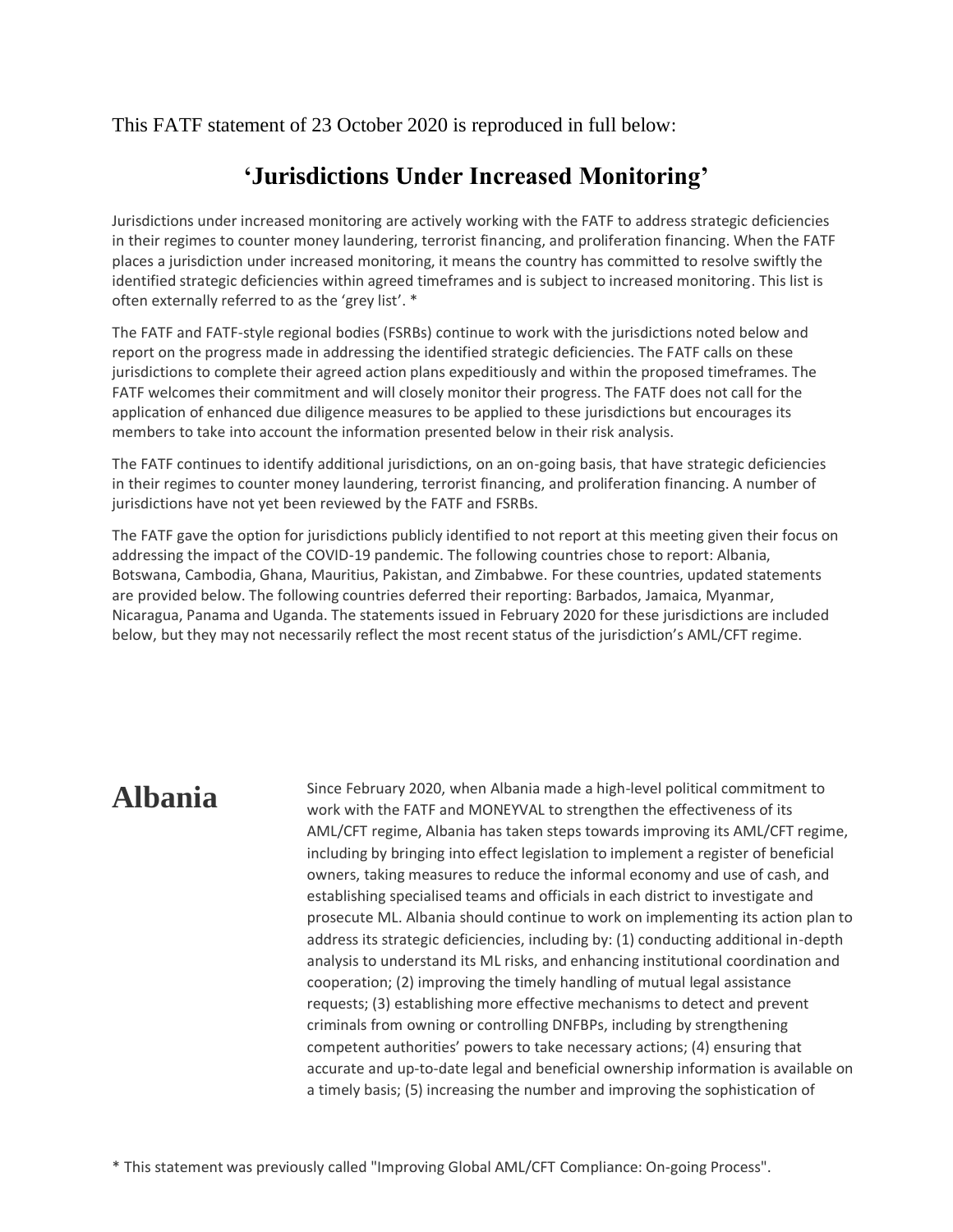prosecutions and confiscations for ML, especially in cases involving foreign predicate offenses or third-party ML; (6) improving the implementation of targeted financial sanctions, in particular through enhanced supervisory action and targeted, proactive outreach.

**Barbados**

2020)

(Statement from February

The Bahamas In October 2018, The Bahamas made a high-level political commitment to work with the FATF and CFATF to strengthen the effectiveness of its AML/CFT regime and address any related technical deficiencies. In February 2020, the FATF made the initial determination that The Bahamas has substantially completed its action plan and warrants an on-site assessment to verify that the implementation of The Bahamas' AML/CFT reforms has begun and is being sustained, and that the necessary political commitment remains in place to sustain implementation in the future. Due to the impact of the COVID-19 crisis, the FATF was unable to conduct an on-site visit to confirm whether the process of implementing the required reforms and actions have begun and are being sustained in The Bahamas. The FATF will conduct an on-site visit at the earliest possible date.

> In February 2020, Barbados made a high-level political commitment to work with the FATF and CFATF to strengthen the effectiveness of its AML/CFT regime. Since the completion of its MER in November 2017, Barbados has made progress on a number of its MER recommended actions to improve technical compliance and effectiveness, including by updating the National Risk Assessment and developing mitigating measures. Barbados will work to implement its action plan, including by: (1) demonstrating it effectively applies risk-based supervision for FIs and DNFBPs; (2) taking appropriate measures to prevent legal persons and arrangements from being misused for criminal purposes, and ensuring that accurate and up to date basic and beneficial ownership information is available on a timely basis; (3) increasing the capacity of the FIU to improve the quality of its financial information to further assist law enforcement authorities in investigating ML or TF; (4) demonstrating that money laundering investigations and prosecutions are in line with the country's risk profile and reducing the backlog to complete prosecutions that result in sanctions when appropriate; (5) further pursuing confiscation in ML cases, including by seeking assistance from foreign counterparts.

**Botswana** Since October 2018, when Botswana made a high-level political commitment to work with the FATF and ESAAMLG to strengthen the effectiveness of its AML/CFT regime and address any related technical deficiencies, Botswana has taken steps towards improving its AML/CFT regime, including by assessing the risks associated with legal persons, legal arrangements and NPOs, and make operational the Online Business Registration System. Botswana should continue to work on implementing its action plan to address its strategic deficiencies, including by: (1) increasing risk-based supervision and take legislative steps to ensure that FIs and DNFBPs are required to apply customer due diligence measures; (2) improving the analysis and dissemination and the use of financial intelligence by the FIU; (3) implementing a CFT strategy, and improving the TF investigation capacity of the law enforcement agencies; (4) ensuring the implementation without delay of targeted financial sanctions measures related to proliferation financing; and (5) applying a risk-based approach to monitoring NPOs.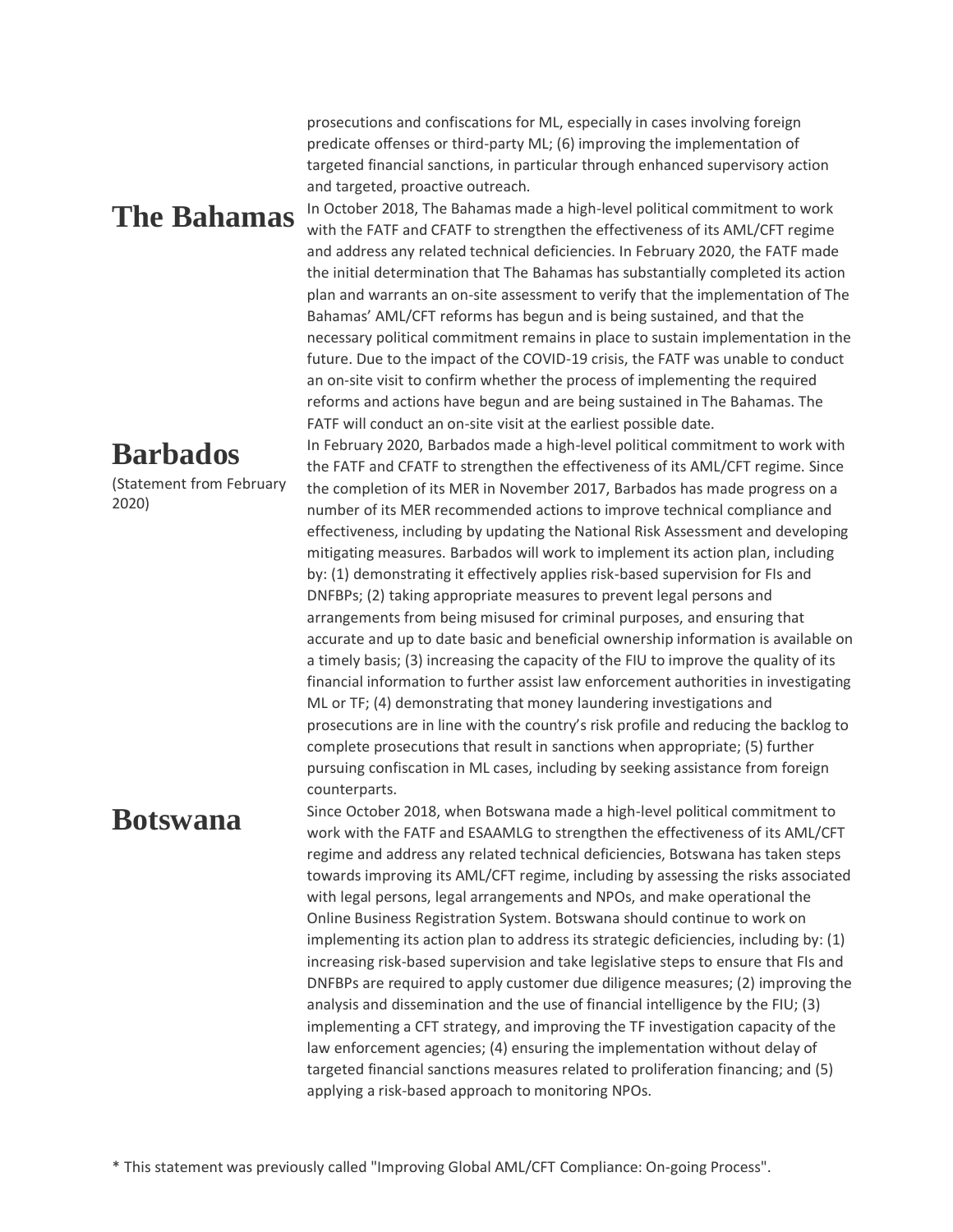Cambodia Since February 2019, when Cambodia made a high-level political commitment to work with the FATF and APG to strengthen the effectiveness of its AML/CFT regime and address any related technical deficiencies, Cambodia has taken steps towards improving its AML/CFT regime, including by promulgating a law that provides broad legal basis for mutual legal assistance (MLA), implementing riskbased supervision for real estate and casinos, promulgating a new AML/CFT Law to address most of the relevant technical compliance deficiencies related to CDD and PEPs and a law that establishes the legal framework for targeted financial sanctions related to proliferation financing. Cambodia should continue to work on implementing its action plan to address its strategic deficiencies, including by: (1) increasing law enforcement authorities' use of mutual legal assistance through training; (2) implementing the risk-based supervision to banks, including through prompt, proportionate and dissuasive enforcement actions, as appropriate; (3) enhancing analysis of suspicious transaction reports and increasing disseminations to law enforcement authorities; (4) demonstrating an increase in ML investigations and prosecutions in line with risk; (5) demonstrating an increase in the freezing and confiscation of criminal proceeds, instrumentalities, and property of equivalent value; (6) finalising and implementing a legal framework for UN targeted financial sanctions related to proliferation financing and enhancing the understanding of sanctions evasion.

### **Jamaica**

(Statement from February 2020)

**Ghana** Since October 2018, when Ghana made a high-level political commitment to work with the FATF and GIABA to strengthen the effectiveness of its AML/CFT regime, Ghana has taken steps towards improving its AML/CFT regime, including by developing a comprehensive national AML/CFT policy based on risk identified in the national risk assessment, implementing measures to mitigate ML/TF risks associated with legal persons and improving risk based supervision. Ghana should continue to work on implementing its action plan to address its strategic deficiencies, including by: (1) ensuring the timely access to adequate, accurate and current basic and beneficial ownership information; (2) ensuring that the FIU is focusing its activities on the risks identified in the national risk assessment; and (3) applying a risk-based approach for monitoring non-profit organisations. In February 2020, Jamaica made a high-level political commitment to work with the FATF and CFATF to strengthen the effectiveness of its AML/CFT regime. Since the completion of its MER in November 2016, Jamaica has made progress on a number of its MER recommended actions to improve technical compliance and effectiveness, including by amending its customer due diligence obligations. Jamaica will work to implement its action plan, including by: (1) developing a more comprehensive understanding of its ML/TF risk; (2) including all FIs and DNFBPs in the AML/CFT regime and ensuring adequate risk based supervision in all sectors; (3) taking appropriate measures to prevent legal persons and arrangements from being misused for criminal purposes, and ensure that accurate and up to date basic and beneficial ownership information is available on a timely basis; (4) taking proper measures to increase the use of financial information and to increase ML investigations and prosecutions, in line with the country's risk profile; (5) ensuring the implementation of targeted financial sanctions for TF without delay; and (6) implementing a risk based approach for supervision of its NPO sector to prevent abuse for TF purposes.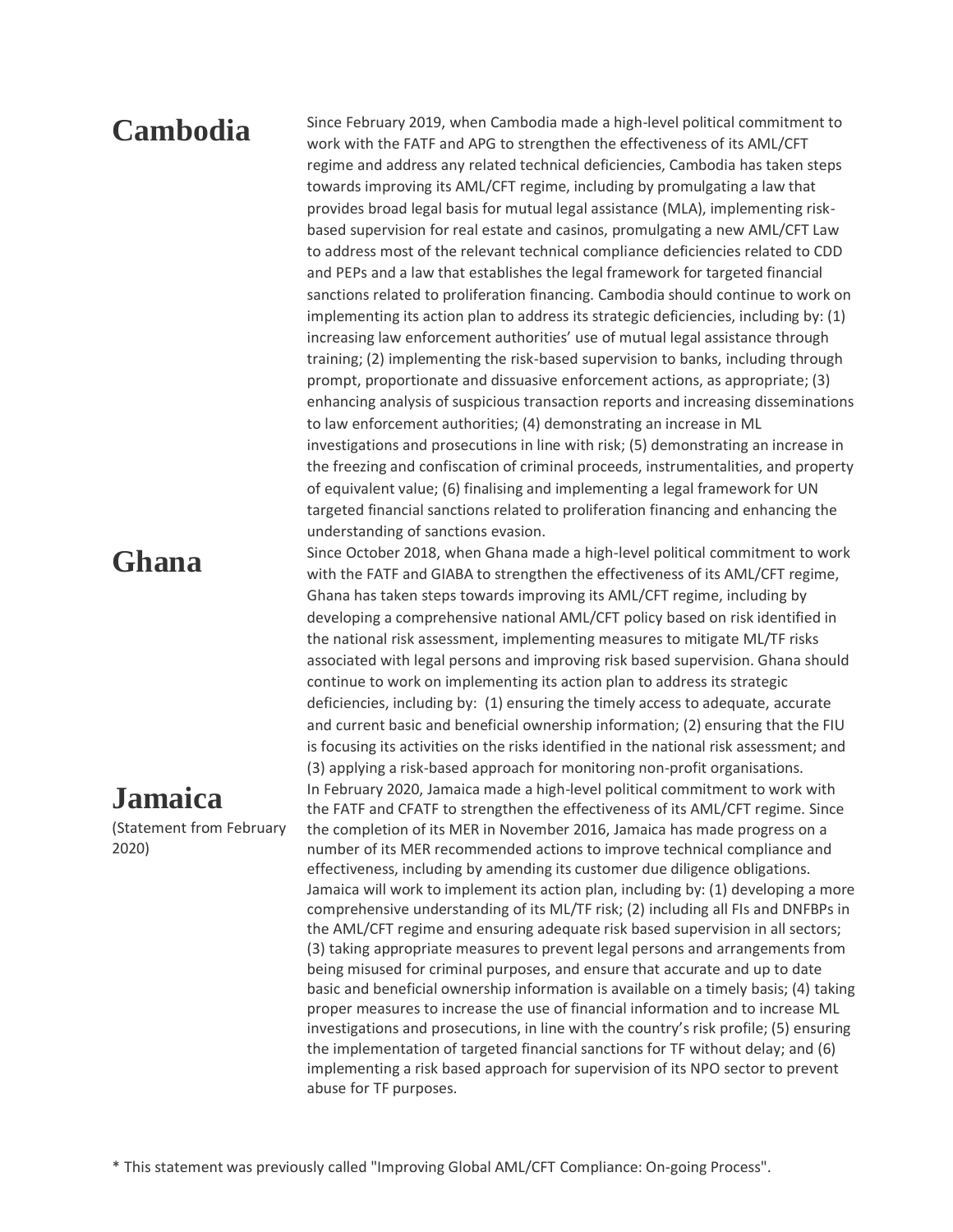**Mauritius** Since February 2020, when Mauritius made a high-level political commitment to work with the FATF and ESAAMLG to strengthen the effectiveness of its AML/CFT regime, Mauritius has taken steps towards improving its AML/CFT regime, including by developing a risk-based supervision plan for the global business and management companies. Mauritius should continue to work on implementing its action plan to address its strategic deficiencies, including by: (1) implementing the risk-based supervision plan effectively for The Financial Services Commission and focusing on different stages of outreach across DNFBP supervisors; (2) ensuring the access to accurate basic and beneficial ownership information by competent authorities in a timely manner; (3) demonstrating that law enforcement have capacity to conduct money laundering investigations, including parallel financial investigations and complex cases; (4) implementing a risk-based approach for supervision of its NPO sector to prevent abuse for TF purposes, and (5) demonstrating the adequate implementation of targeted financial sanctions through outreach and supervision.

> In February 2020, Myanmar made a high-level political commitment to work with the FATF and APG to strengthen the effectiveness of its AML/CFT regime. Since the completion of its MER in September 2018, Myanmar has proactively made progress on a number of its MER recommended actions to improve technical compliance and effectiveness, including by introducing various legislative measures and establishing a regulatory framework for the registration of hundi operators. Myanmar will work to implement its action plan, including by: (1) demonstrating an improved understanding of ML risks in key areas; (2) ensuring the supervisory body for DNFBPs is sufficiently resourced, onsite/offsite inspections are risk-based, and hundi operators are registered and supervised; (3) demonstrating enhances in the use of financial intelligence in LEA investigations, and increasing operational analysis and disseminations by the FIU; (4) ensuring that ML is investigated/prosecuted in line with risks; (5) demonstrating investigation of transnational ML cases with international cooperation; (6) demonstrating an increase in the freezing/seizing and confiscation of criminal proceeds, instrumentalities, and/or property of equivalent value; (7) managing seized assets to preserve the value of seized goods until confiscation; and (8) demonstrating implementation of targeted financial sanctions related to PF, including training on sanctions evasion.

> In February 2020, Nicaragua made a high-level political commitment to work with the FATF and GAFILAT to strengthen the effectiveness of its AML/CFT regime. Since the completion of its MER in July 2017, Nicaragua has made progress on a number of its MER recommended actions to improve technical compliance and effectiveness, including by increasing the use of financial information in the investigation and prosecution of ML offenses and fixing its legal framework for criminalizing TF. Nicaragua will work to implement its action plan, including by: (1) developing a more comprehensive understanding of its ML/TF risk; (2) more proactively seeking international cooperation to support ML investigations, especially with the aim of identifying and tracing assets with confiscation and repatriation purposes; (3) conducting effective risk-based supervision; (4) taking appropriate measures to prevent legal persons and arrangements from being misused for criminal purposes, and ensure that accurate and up-to-date basic and beneficial ownership information is available on a timely basis.

### **Myanmar**

(Statement from February 2020)

## **Nicaragua**

(Statement from February 2020)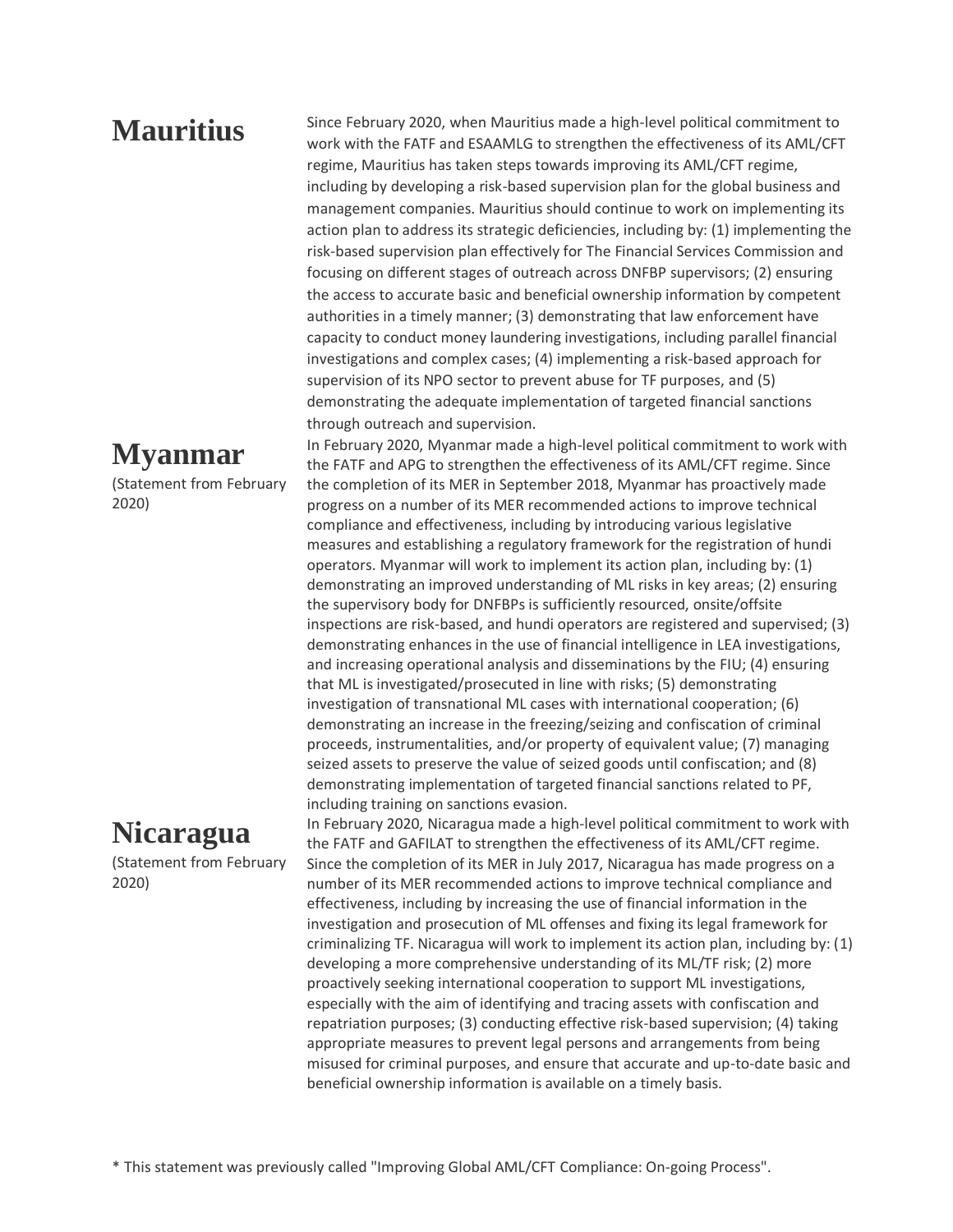**Pakistan** Since June 2018, when Pakistan made a high-level political commitment to work with the FATF and APG to strengthen its AML/CFT regime and to address its strategic counter-terrorist financing-related deficiencies, Pakistan's continued political commitment has led to progress in a number of areas in its action plan, including: taking action to identify and sanction illegal MVTS, implementing crossborder currency and bearer negotiable instruments controls, improving international cooperation in terrorist financing cases, passing amendments to the Anti-Terrorism Act to increase the sanctioning authority, financial institutions implementing targeted financial sanctions and applying sanctions for AML/CFT violations, and controlling facilities and services owned or controlled by designated persons and entities.

> Pakistan should continue to work on implementing its action plan to address its strategic deficiencies, including by: (1) demonstrating that law enforcement agencies are identifying and investigating the widest range of TF activity and that TF investigations and prosecutions target designated persons and entities, and those acting on behalf or at the direction of the designated persons or entities; (2) demonstrating that TF prosecutions result in effective, proportionate and dissuasive sanctions; (3) demonstrating effective implementation of targeted financial sanctions against all 1267 and 1373 designated terrorists and those acting for or on their behalf, preventing the raising and moving of funds including in relation to NPOs, identifying and freezing assets (movable and immovable), and prohibiting access to funds and financial services; and (4) demonstrating enforcement against TFS violations, including in relation to NPOs, of administrative and criminal penalties and provincial and federal authorities cooperating on enforcement cases.

> The FATF takes note of the significant progress made on a number of action plan items. To date, Pakistan has made progress across all action plan items and has now largely addressed 21 of the 27 action items. As all action plan deadlines have expired, the FATF strongly urges Pakistan to swiftly complete its full action plan by February 2021.

### **Panama**

(Statement from February 2020)

Since June 2019, when Panama made a high-level political commitment to work with the FATF and GAFILAT to strengthen the effectiveness of its AML/CFT regime, Panama has taken some steps towards improving its AML/CFT regime, including by drafting sectoral risk assessments for the corporate and DNFBP sectors and free trade zones. Panama should continue to work on implementing its action plan to address its strategic deficiencies, including by: (1) strengthening its understanding of the national and sectoral ML/TF risk and informing findings to its national policies to mitigate the identified risks; (2) proactively taking action to identify unlicensed money remitters, applying a risk-based approach to supervision of the DNFBP sector and ensuring effective, proportionate, and dissuasive sanctions again AML/CFT violations; (3) ensuring adequate verification and update of beneficial ownership information by obliged entities, establishing an effective mechanisms to monitor the activities of offshore entities, assessing the existing risks of misuse of legal persons and arrangements to define and implement specific measures to prevent the misuse of nominee shareholders and directors, and ensuring timely access to adequate and accurate beneficial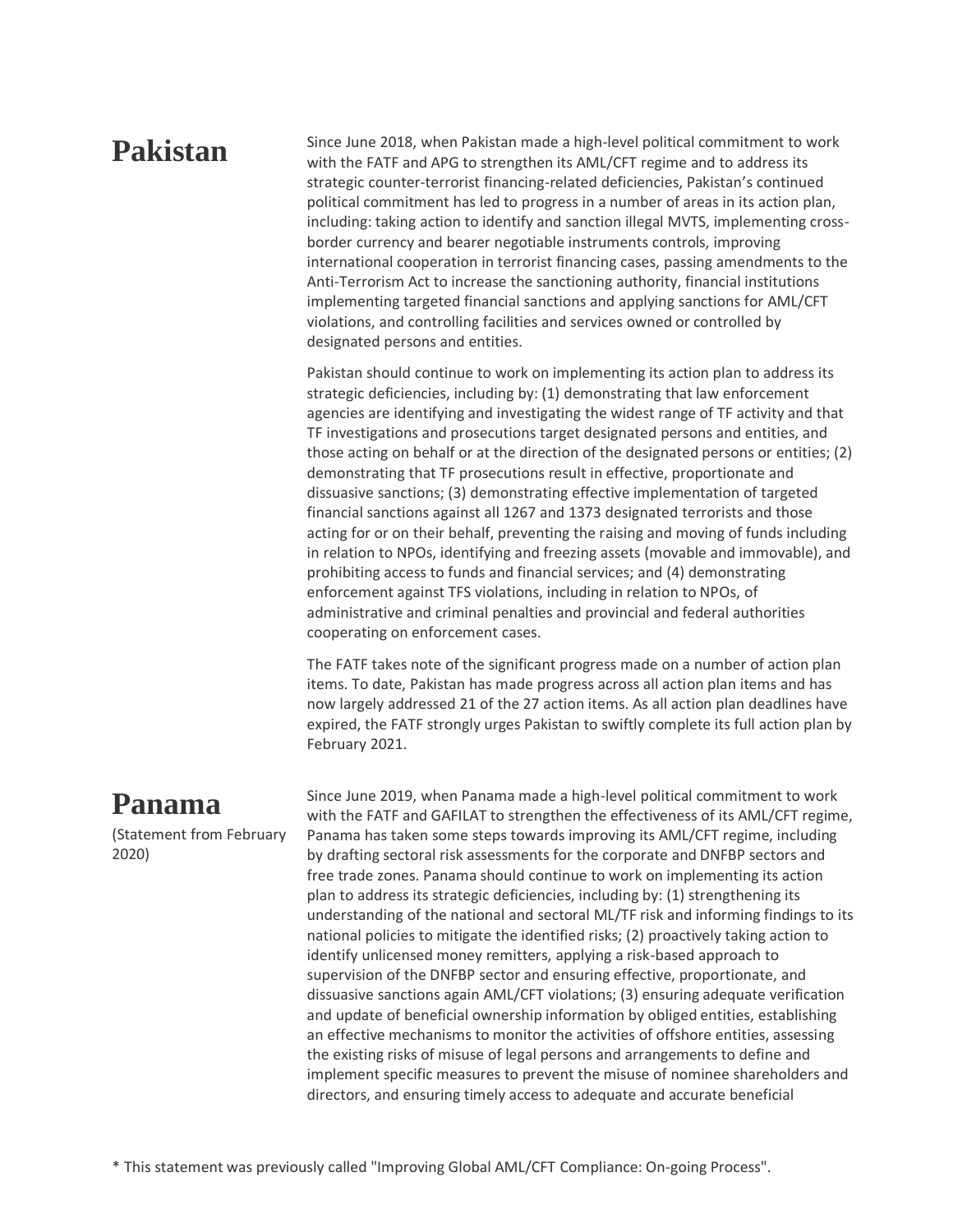# **Syria**

(Statement from February 2020)

# **Uganda**

(Statement from February 2020)

# **Yemen**

(Statement from February 2020)

ownership information; and (4) ensuring effective use of FIU products for ML investigations, demonstrating its ability to investigate and prosecute ML involving foreign tax crimes and to provide constructive and timely international cooperation with such offence, and continuing to focus on ML investigations in relation to high-risk areas identified in the national risk assessment and MER. Since February 2010, when Syria made a high-level political commitment to work with the FATF and MENAFATF to address its strategic AML/CFT deficiencies, Syria has made progress to improve its AML/CFT regime. In June 2014, the FATF determined that Syria had substantially addressed its action plan at a technical level, including by criminalising terrorist financing and establishing procedures for freezing terrorist assets. While the FATF determined that Syria has completed its agreed action plan, due to the security situation, the FATF has been unable to conduct an on-site visit to confirm whether the process of implementing the required reforms and actions has begun and is being sustained. The FATF will continue to monitor the situation and will conduct an on-site visit at the earliest possible date.

In February 2020, Uganda made a high-level political commitment to work with the FATF and ESAAMLG to strengthen the effectiveness of its AML/CFT regime. Since the completion of its MER in 2016, Uganda has made progress on a number of its MER recommended actions to improve technical compliance and effectiveness, including conducting its first national ML/TF risk assessment and amending the relevant legal frameworks to addressed the technical deficiencies in its ML and TF offences. Uganda will work to implement its action plan, including by: (1) adopting a national AML/CFT strategy; (2) seeking international cooperation in line with the country's risk profile; (3) developing and implementing risk-based supervision to FIs and DNFBPs; (4) ensuring that competent authorities have timely access to accurate basic and beneficial ownership information for legal entities; (5) demonstrating LEAs and judicial authorities apply the ML offence consistent with the identified risks; (6) establishing and implementing policies and procedures for identifying, tracing, seizing and confiscating proceeds and instrumentalities of crime; (7) demonstrating that LEAs conduct TF investigations and pursue prosecutions commensurate with Uganda's TF risk profile; (8) addressing the technical deficiencies in the legal framework to implement PF-related TFS and implementing a risk based approach for supervision of its NPO sector to prevent abuse for TF purposes.

Since February 2010, when Yemen made a high-level political commitment to work with the FATF and MENAFATF to address its strategic AML/CFT deficiencies, Yemen has made progress to improve its AML/CFT regime. In June 2014, the FATF determined that Yemen had substantially addressed its action plan at a technical level, including by: (1) adequately criminalising money laundering and terrorist financing; (2) establishing procedures to identify and freeze terrorist assets; (3) improving its customer due diligence and suspicious transaction reporting requirements; (4) issuing guidance; (5) developing the monitoring and supervisory capacity of the financial sector supervisory authorities and the financial intelligence unit; and (6) establishing a fully operational and effectively functioning financial intelligence unit. While the FATF determined that Yemen has completed its agreed action plan, due to the security situation, the FATF has been unable to conduct an on-site visit to confirm whether the process of implementing the required reforms and actions has begun and is being sustained. The FATF will